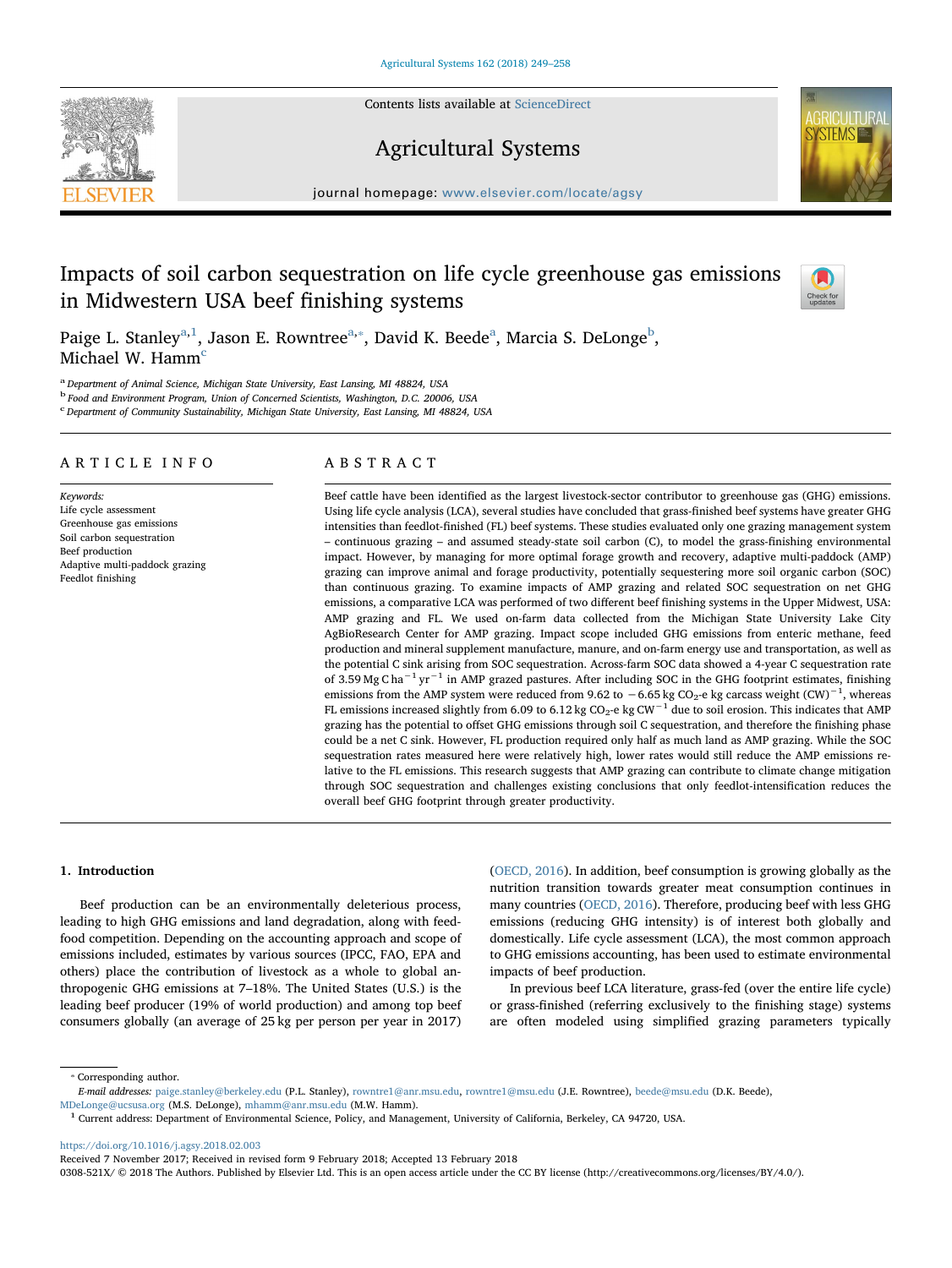representative of continuous grazing, a simplistic management strategy in which cattle graze the same pasture continuously through an entire grazing season [\(Crosson et al., 2011;](#page-8-0) [de Vries et al., 2015](#page-8-1)). This grazing management approach, while still the most common, can negatively impact plant regrowth and recovery, as well as plant communities, and has low productivity [\(Oates et al., 2011](#page-9-1)). Grazing management techniques vary greatly, however, ranging from continuous to light rotational to intensively managed. Accordingly, the land, ecosystem, and GHG emission impacts resulting from beef production are highly dependent on the type of grazing management system utilized [\(Brilli](#page-8-2) [et al., 2017;](#page-8-2) [Rowntree et al., 2016](#page-9-2)). Additionally, because grass-fed beef production has been increasing in response to United States consumer demand in recent years [\(Stone Barn Center, 2017\)](#page-9-3), it would be useful to explore the environmental impacts of alternative grass-finishing systems. Some literature has identified beneficial ecosystem services resulting from the adoption of a carefully managed system known as adaptive multi-paddock (AMP) grazing. This approach applies an adaptive strategy that incorporates short grazing intervals with relatively high animal stocking densities, which are designed to allow plant recovery, promoting optimal plant communities and protecting soils ([Conant et al., 2003;](#page-8-3) [Teague and Barnes, 2017\)](#page-9-4). These principles were conceptualized by [Voisin \(1959\)](#page-9-5) as "rational grazing" and have also been embraced within grazing systems such as "holistic planned grazing" ([Savory and Butter](#page-9-6)field 1998) and "management-intensive grazing" [\(Gerrish, 2004\)](#page-8-4). Potential AMP grazing benefits include reductions in overgrazing and soil erosion, improved forage utilization and animal productivity, and increased soil carbon (C) sequestration, which might reduce net GHG emissions [\(Teague et al., 2016](#page-9-7)).

Soil C sequestration is a critical ecosystem service of grasslands, which can be maximized using best management practices for livestock grazing ([Griscom et al., 2017](#page-8-5); [Liebig et al., 2010](#page-9-8); [McSherry and Ritchie,](#page-9-9) [2013;](#page-9-9) [Wang et al., 2015](#page-9-10)). However, there remains substantial uncertainty about soil C change over time in managed grasslands ([Desjardins et al., 2012](#page-8-6); [Olson et al., 2017;](#page-9-11) [Paustian et al., 2016](#page-9-12)), with possible limitations to soil C storage related to C and N cycling, including soil N limitations [\(van Groenigen et al., 2017](#page-9-13)). Additionally, protecting long-term soil C storage is contingent upon preventing landuse change ([Petersen et al., 2013\)](#page-9-14). For these reasons, beef LCAs often assume soil C equilibrium. Given critical relationships between agricultural management and the terrestrial C pool [\(Olson et al., 2017\)](#page-9-11), as well as the extensiveness of grazing lands  $(-336$  million ha of land in the United States; ([Chambers et al., 2016](#page-8-7))) and their importance to livelihoods [\(Asner et al., 2004;](#page-8-8) [Briske et al., 2015;](#page-8-9) [Desjardins et al.,](#page-8-6) [2012\)](#page-8-6), grassland C sinks might represent a significant GHG mitigation strategy that should be included in beef production models. The few studies that considered low rates of soil C sequestration in GHG accounting for beef production indicated potential emissions decreases of 24–535% ([Beauchemin et al., 2010;](#page-8-10) [Lupo et al., 2013;](#page-9-15) [Nguyen et al.,](#page-9-16) [2010;](#page-9-16) [Pelletier et al., 2010](#page-9-17)). Although many used modeled C sequestration from beef simulation studies ([Alemu et al., 2017](#page-8-11); [Beauchemin](#page-8-12) [et al., 2011;](#page-8-12) [Nguyen et al., 2010](#page-9-16), [2012](#page-9-18)), such estimates might not represent actual, on-farm changes in SOC ([Petersen et al., 2013](#page-9-14); [Teague](#page-9-19) [et al., 2011](#page-9-19)). This need for on-farm SOC data was discussed by [Griscom](#page-8-5) [et al. \(2017\)](#page-8-5), who identified AMP grazing as a potentially important climate change mitigation strategy, but were unable to include it in their analysis due to lack of robust data.

Previous LCAs have compared feedlot to grass-finishing strategies. Worth noting is that both feedlot- and grass-finishing systems follow similar management practices in the two previous phases of production (cow-calf and backgrounding). A majority of GHG emissions are attributed to the cow-calf sector [\(Beauchemin et al., 2010\)](#page-8-10). However, most of the differences in beef production environmental impact arise from the finishing strategy employed. An estimated 97% of cattle are feedlot-finished in the U.S., while the remaining 3% are broadly "grass-finished," irrespective of management ([Stone Barns Center, 2017](#page-9-3)). Many studies indicate that feedlot finishing systems have lower cradle-

to-gate GHG emissions per kg of carcass weight because grass-fed systems have greater enteric methane  $(CH<sub>4</sub>)$  emissions (due to microbial ruminal fermentation), attributed to the more fibrous diet and longer finishing times, and lower overall carcass weights [\(Capper, 2012](#page-8-13); [Desjardins et al., 2012;](#page-8-6) [Lupo et al., 2013;](#page-9-15) [Pelletier et al., 2010](#page-9-17); [Stackhouse-Lawson et al., 2012](#page-9-20); [Swain et al., 2018\)](#page-9-21). However, as noted above, many of these studies did not consider the potential for soil C sequestration in well-managed grasslands, and emissions from feedlot finishing might be underestimated due to a lacking representation of soil changes during feed production, such as soil erosion ([Janzen,](#page-9-22) [2011\)](#page-9-22). From 1982 to 2012, 6.07 million hectares of "prime farmland" in the U.S. were lost due to soil erosion, and currently 4.2 Mg ha<sup> $-1$ </sup> vr<sup> $-1$ </sup> are still lost from cropland [\(USDA, 2015](#page-9-23); [2012\)](#page-9-24). Because soil organic matter (SOM) consists of 40–75% C, erosion constitutes a significant loss of soil fertility and water-holding capacity and can contribute to GHG emissions. Furthermore, livestock consume about one-third of all grain produced globally and in the U.S. ([FAO, 2012](#page-8-14); [Schader et al.,](#page-9-25) [2015\)](#page-9-25). For these reasons, soil erosion on land used to produce feed crops is an important indicator of sustainability and should be incorporated into beef LCA accounting, but has generally been excluded. Additionally, emissions from grass-fed systems vary greatly due to differences in regional and on-farm practices. For example, different assumptions about fertilization rates on pasture have resulted in a 5 fold difference in N2O emissions [\(Lupo et al., 2013](#page-9-15); [Pelletier et al.,](#page-9-17) [2010\)](#page-9-17). Studies have identified these gaps and have called for more robust research and inclusion of soil C in future LCA models [\(Lupo](#page-9-15) [et al., 2013](#page-9-15); [Pelletier et al., 2010\)](#page-9-17).

Considering the variability in grazing strategies and research gaps in soil C dynamics, the goal of the present study was to estimate the system GHG impacts associated with feedlot (FL) finishing and compare them with finishing using an alternative grazing technique, AMP grazing, including soil C accounting. Additionally, we aimed to answer the call for more robust data of the impacts of AMP grazing on soil C sequestration, as it may contribute to a natural climate solution ([Griscom et al., 2017\)](#page-8-5). To do this, an ISO-compliant partial LCA was conducted for the finishing phase of cattle production in the Upper Midwest, U.S., and combined with soil C sequestration results from 4 years of on-farm data collection in the AMP grazing scenario.

### 2. Materials and methods

All data were combined using a deterministic environmental impact model created in MS Excel. Emissions and land use occupation were calculated for the two comparative beef production finishing systems: FL and AMP grazing.

### 2.1. System boundaries

Because most management differences and much of the variability among beef production systems are concentrated within the finishing phase, system boundaries were limited to this phase only, thus excluding cow-calf and backgrounding stages. Two different finishing strategies in the Upper Midwest, FL (> 97% of all production) and AMP grazing, were modeled using a combination of on-farm data and scientific literature information. All major GHGs (CH<sub>4</sub>, carbon dioxide  $(CO<sub>2</sub>)$ , and nitrous oxide  $(N<sub>2</sub>O)$ ), including those from enteric ruminal fermentation, manure storage and handling, feed production, and onfarm energy use, were included. Tertiary emissions, including those from manufacture of machines, equipment, and infrastructure were excluded, based on their assumed minor contributions ([Lupo et al.,](#page-9-15) [2013\)](#page-9-15). Gasses were converted to  $CO_2$  equivalents  $(CO_2-e)$  using their 100-year global warming potentials ( $CO<sub>2</sub> = 1$ ,  $CH<sub>4</sub> = 34$ ,  $N<sub>2</sub>O = 298$ ) ([IPCC, 2014\)](#page-9-26). For continuity and comparison with previous beef LCAs, the functional unit was 1 kg of carcass weight (CW).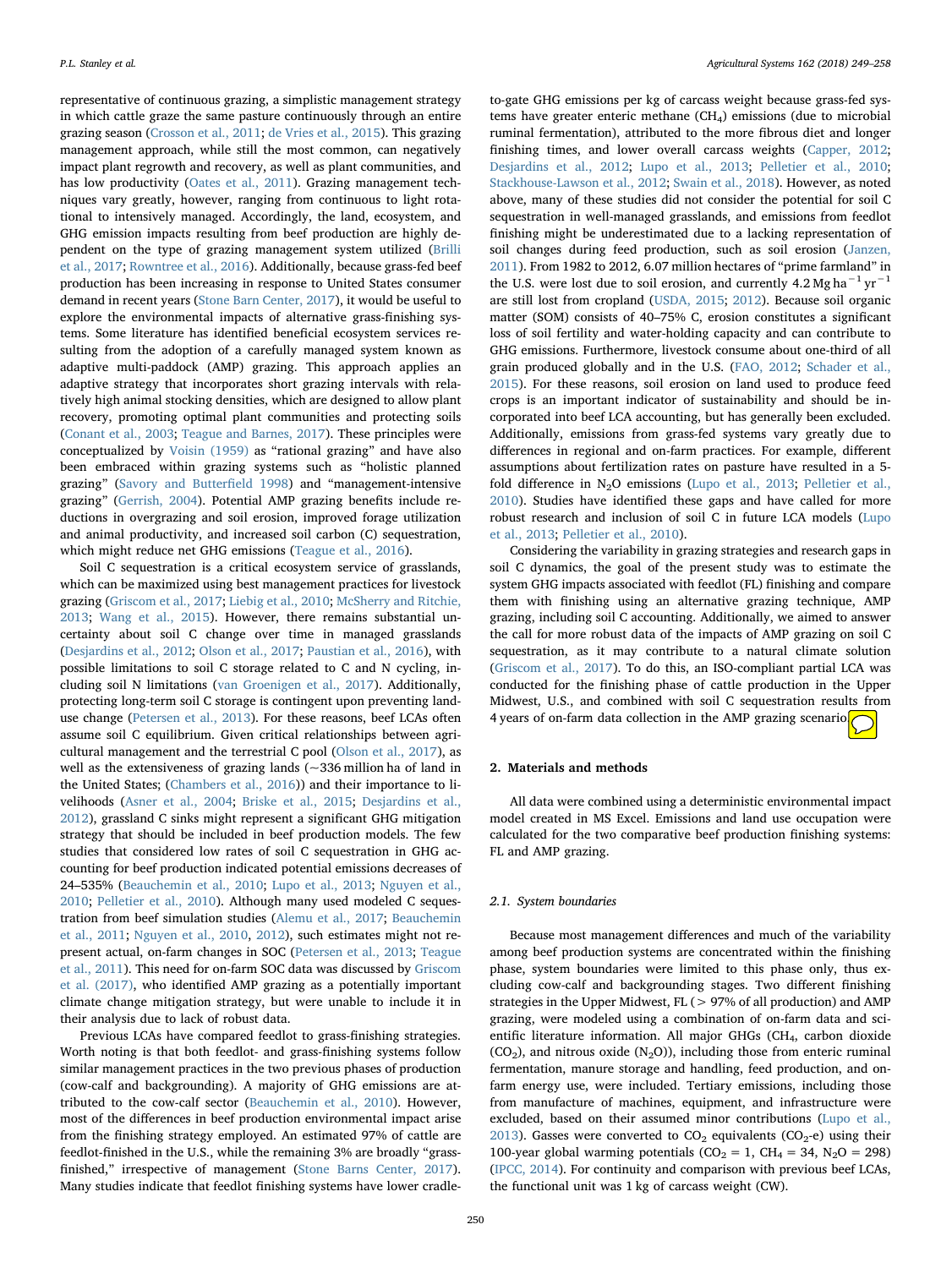#### <span id="page-2-0"></span>Table 1

Temporal grazing and animal data for the adaptive multi-paddock grazing finishing system for each year (2012–2016).

| Characteristic                                                                                          | 2012                                 | 2013                                 | 2014                                 | 2015                                  | 2016                                  | Mean                                  | St. dev        |
|---------------------------------------------------------------------------------------------------------|--------------------------------------|--------------------------------------|--------------------------------------|---------------------------------------|---------------------------------------|---------------------------------------|----------------|
| Grazing began<br>Grazing ended<br>$LWa$ at start (kg)<br>$LWa$ at slaughter (kg)<br>Carcass weight (kg) | 19 May<br>6 Nov<br>323<br>560<br>299 | 13 May<br>4 Nov<br>342<br>530<br>283 | 14 May<br>7 Nov<br>368<br>499<br>271 | 11 May<br>19 Nov<br>344<br>548<br>287 | 18 May<br>15 Nov<br>358<br>513<br>261 | 15 May<br>11 Nov<br>347<br>530<br>280 | 15<br>22<br>13 |
|                                                                                                         |                                      |                                      |                                      |                                       |                                       |                                       |                |

<span id="page-2-1"></span> $a$  LW = live weight.

### 2.2. Finishing systems

### 2.2.1. Adaptive multi-paddock grazing

Five-year (2012–2016) on-farm data from Michigan State University (MSU) Lake City AgBioResearch Center (Lake City, Michigan) were used for the AMP grazing finishing system. Red Angus steers ( $n = 210$ ) were weaned onto grass at 7 months of age in November, with exact dates varying slightly year-to-year depending upon frost occurrence, weather and forage quality. Steers were then AMP grazed from mid-May until November, at which point off-farm alfalfa hay was purchased and offered with stockpiled forage until slaughter in early-to-mid December. On average, steers finished at 530 kg ( $\sigma$  = 47 kg) live weight in 200 days (average of 180 days AMP grazing and 20 days of alfalfa hay feeding). Steers were grazed on high-quality, predominately alfalfa, cool-season mix pastures at a mean stocking rate of 2.7 steers/ha and rotated among paddocks according to forage availability and quality ([Table 1](#page-2-0)). More details on pasture composition is given in Appendix A.1. Rotation frequency focused on preventing overgrazing and assuring forage recovery, allowing appropriate regrowth before being grazed again. Pastures were not fertilized, irrigated or treated for pests for > 7 years prior to this management implementation in 2010. Precipitation and mean temperature for each month of the 2012–2016 grazing seasons are given in the Appendix (Table A.2.1). Average daily gain (ADG) was calculated from actual animal performance data, whereas dry matter intake (DMI) and net energy for maintenance were calculated using equations derived from the National Research Council's (NRC) Nutrient Requirements of Beef Cattle ([National Academies of](#page-9-27) [Sciences, 2016\)](#page-9-27), and feed conversion ratio (=DMI/ADG) was calculated following [Cassady et al. \(2016\)](#page-8-15). Average dressing percentage calculated from carcass data was 53% among all 5 years.

# 2.2.2. Feedlot

The FL finishing system was based on 2-year data (2015–2016) from a research trial at the MSU Beef Center (East Lansing, Michigan), where Red Angus steers ( $n = 16$ ; subsampled from the same herd at the Lake City AgBioResearch Center as those in the AMP grazing system) were finished in the FL for 90 days. These steers were finished in 90 days due to logistics for another research project. Because 90 days is not a representative timeline for FL finishing, the observed data were used to simulate an extension from 90 to 170 days on-feed (Table A.3.1), a more common time-to-finish in the Upper Midwest and in FLs [\(National](#page-9-27) [Academies of Sciences, 2016\)](#page-9-27). While it was a trade-off not to have complete 170-day field data, we chose to use the partial data from these animals because they represent actual on-farm data from animals of the same genetic background. The 90-day on-farm data and NRC report ([National Academies of Sciences, 2016](#page-9-27)) were used to predict FL performance, including DMI, ADG, and energy partitioning. Feed required for maintenance was calculated to determine net energy required for gain ( $NE_{\sigma}$ ) using Table 12-1 of [National Academies of Sciences \(2016\)](#page-9-27). Production measures were calculated at three 57-day intervals to allow for fluctuations in DMI and ADG due to changing energy partitioning as the steers grew. Mean modeled finishing weight was 654 kg, similar to the 2015 average reported by [USDA \(2016a\).](#page-9-28) Calculated DMI, ADG, and feed conversion ratio were within 0.1 kg of the values observed by

[Cassady et al. \(2016\),](#page-8-15) indicating that the simulation method was sound. Dressing percentage was assumed to be 63%.

# 2.3. Land occupation

The total area (ha) needed to produce feed to finish one steer in each system was calculated using their respective feed ingredient amounts. The total mixed ration of the FL was broken down into the dry matter (DM) weight of each feed ingredient fed to each steer, and the needed land area was calculated retrospectively by summing the land area (ha) needed per feed ingredient based on USDA crop yields for Michigan ([USDA, 2016b](#page-9-29)). Similarly, land area was calculated for AMP grazing using average Michigan alfalfa yield for grazed pastures [\(USDA, 2016b\)](#page-9-29) and locally sourced off-farm alfalfa hay, and a 70% grazing forage utilization rate based on on-farm observations and records (Doug Carmichael, manager, MSU Lake City AgBioResearch Center, pers. comm.).

### 2.4. Enteric CH<sub>4</sub>, manure CH<sub>4</sub> and N<sub>2</sub>O emissions

Enteric CH4 emissions were modeled using [IPCC \(2006\)](#page-9-30) Tier 2 methods. Gross energies (bomb calorimeter-derived total heat of combustion energy contents) were calculated using feed ingredients and animal characteristics from on-farm data for both systems. Default CH4 conversion factors ( $Y_m$ ) of 3.0% and 6.5% ( $\pm$  1%) for FL and AMP grazed cattle, respectively, were applied. Despite the high uncertainty associated with IPCC CH<sub>4</sub> accounting, specifically the use of default  $Y_m$ values ([Rowntree et al., 2016;](#page-9-2) [Stackhouse-Lawson et al., 2012](#page-9-20)), we used this method for consistency with other studies. However, a sensitivity analysis was conducted comparing the impact of IPCC default methods to results based on  $SF_6$  tracer gas data from the Lake City AgBioResearch Farm. Sensitivity of enteric  $CH<sub>4</sub>$  emissions to a reduction of IPCC default  $Y_m$  from 6.5 to 5.5. to represent an increase in forage quality, was also considered (see Appendix, section A.5.).

Manure CH<sub>4</sub> and N<sub>2</sub>O emissions were estimated using [IPCC \(2006\)](#page-9-30) Tier 2 methods. During FL finishing at the MSU Beef Center, manure was collected beneath the slatted floors of confinement pens for approximately 1 year before being pumped and spread on nearby wheat fields in late July-early August. Therefore, emissions were calculated and summed for the liquid/slurry phase during manure management at the FL, and for the land application phase. Although wheat was not a feed ingredient in the FL diet, manure spread on these fields still offsets synthetic fertilizers. To calculate these offsets, nitrogen (N) losses from manure were subtracted from excreted N. According to these calculations and current synthetic N application rates, manure-derived N application was calculated to reduce needed N inputs by 31.4%. Additional details on fertilizer offset calculations are given in the Appendix. All manure during AMP grazing finishing was deposited on pasture, and therefore emissions were coordinated using [IPCC \(2006\)](#page-9-30) models for emissions from managed soils. Soil N dynamics for the pasture itself were not modeled, under the assumption that these emissions do not significantly change in response to animal production. Additionally, because no N fertilizer was applied in the AMP grazing system and manure was not collected and applied to other cropland, no fertilizer offsets were assumed. Soil N emissions from feed production (i.e., from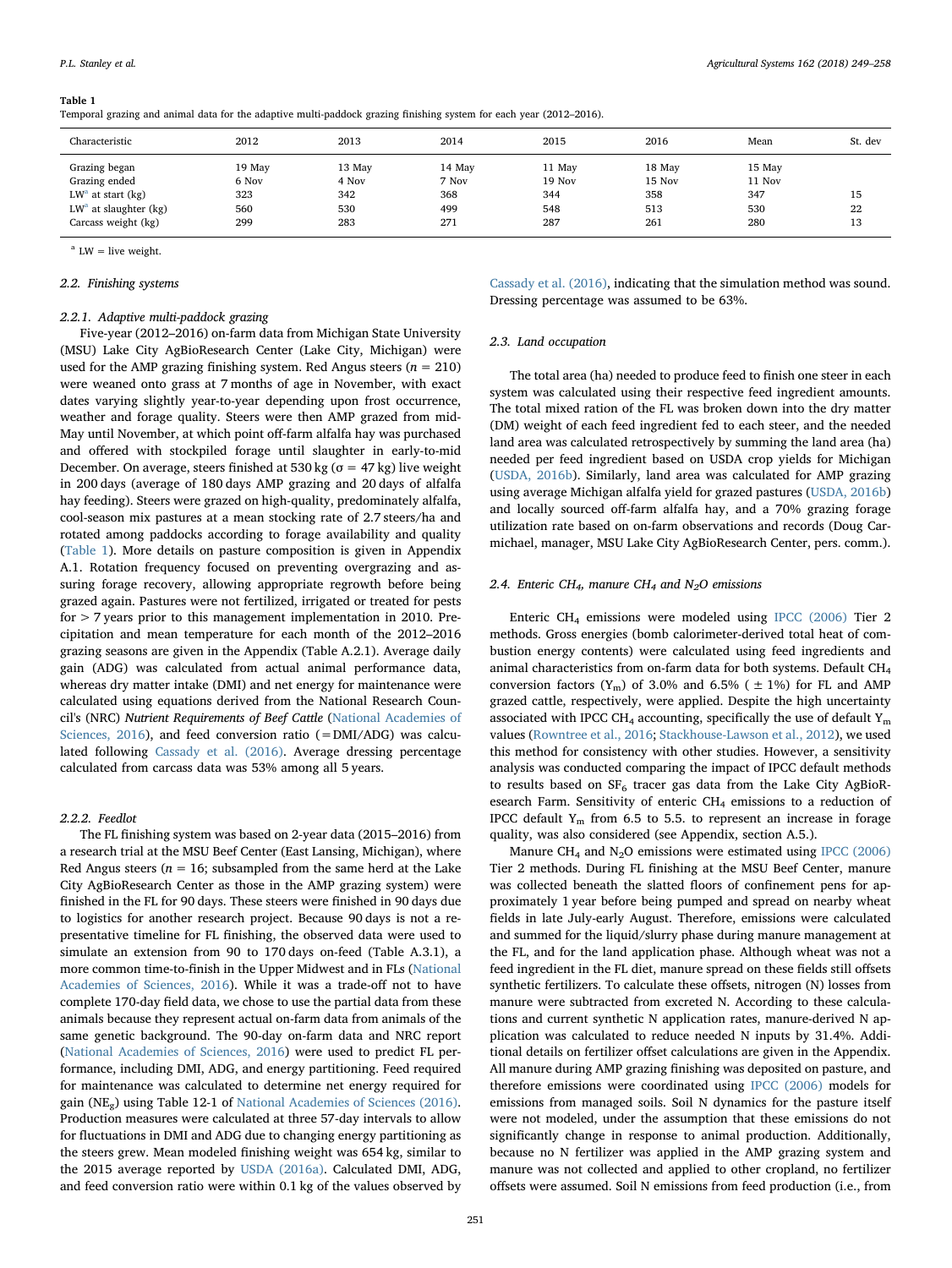synthetic fertilizer) were accounted for in feed emissions.

Manure CH4 emissions were calculated as a function of volatile solids composition in the manure according to dietary gross and digestible energies from both FL and the AMP grazing finishing systems. Because both on-farm and regional data were available, direct and indirect manure  $N_2O$  emissions were calculated using [IPCC \(2006\)](#page-9-30) Tier 2 methods. Using actual weight gain, dietary  $NE_{\alpha}$  and crude protein, excreted N ( $N_{ext}$ ) was calculated and used to determine direct  $N_2O$ emissions from manure. Volatized N, which contributes to indirect  $N_2O$ emissions, was calculated using the default emissions factor ( $EF<sub>4</sub>$ ) of  $0.010 \text{ kg}$  N<sub>2</sub>O-N because of the relatively small uncertainty  $( \pm 0.002 - 0.05)$  [\(IPCC, 2006](#page-9-30)). Indirect N<sub>2</sub>O emissions from leaching and runoff ( $NH_3$  and  $NO_x$ ) were calculated using the regression equation of [Rochette et al. \(2008\)](#page-9-31), using a relationship between precipitation (P) and potential evapotranspiration (PET). P and PET data were collected from the MSU Enviro-weather database and averaged for the 2015 and 2016 growing seasons (May 15 - Oct 15). The proportion of N leached from manure (Fracleach) was consequently calculated as 0.28 kg N leached per kg N excreted, which is double that calculated by [Lupo et al. \(2013\)](#page-9-15) using the same method, likely because of the greater P and PET in the Upper Midwest than in the Northern Great Plains.

Manure CH<sub>4</sub> emissions and direct and indirect  $N_2O$  emissions were converted to a  $CO<sub>2</sub>$ -e basis for both finishing strategies and summed across the two manure management stages (slatted floor barn and land application) for the FL-finished cattle.

### 2.5. Feed production

GHG emissions from FL-feed inputs were estimated using the nutrient and energy composition of diet ingredients and their proportions in the rations fed at the MSU Beef Center. The five ration ingredients were corn grain, high moisture corn (HMC, also known as high moisture maize, HMM), corn silage, alfalfa hay, and dried distillers grains with solubles (DDGS, from corn) (Table A.3.2.). Crop yields were derived from Michigan-specific crop data according to [USDA \(2016b\)](#page-9-29), except for that of HMC, which came from [Schroeder \(2012\)](#page-9-32) because of data availability. The ration varied between years, with more DDGS Included in 2015 and more HMC in 2016. To account for the difference needed land area in 2015 and 2016, the area was averaged between years to obtain a more standard representation.

Because emissions data from cultivation of feed ingredients and manufacture of feed were not available for our study region (except for DDGS), we used the Farm Energy Analysis Tool, an open-source database GHG emission model calibrated with an extensive crop production literature database ([Camargo et al., 2013](#page-8-16)). GHG emissions resulting from transportation of feed ingredients from farms to the feed mill, grain drying, on-farm fuel use, and application of insecticide, herbicide, lime,  $K_2O$ ,  $P_2O_5$ , and synthetic N were included. Because we were unable to find a GHG footprint of HMC in the literature, its emissions were assumed to equal those of corn grain. GHG emissions from production of DDGS were taken from a Michigan model [\(Kim and Dale, 2008](#page-9-33)), because of the proximity of the study to the Lake City AgBioResearch Center; this model included corn crop production and dry-milling, but not ethanol distillation. It was estimated that each 25.4 kg of corn used in dry-mill ethanol production generates 7.89 kg of DDGS ([USDA,](#page-9-28) [2016a\)](#page-9-28). GHG emissions from the manufacture of mineral supplements for rations were predicted using methodology of [Lupo et al. \(2013\)](#page-9-15) and were scaled to represent the difference in finishing time for both finishing systems.

GHG emissions from crop irrigation were not included because < 10% of all cropland in Michigan is irrigated [\(USDA, 2014](#page-9-34)). Additionally, GHG emissions associated with land-use change, either for feed production or grazing land, were not considered, under the assumption that feed crops were produced on existing cropland and that grass-fed cattle were grazed on existing pasture/grassland in Michigan or other regions of the Upper Midwest.

Pastures for the AMP grazing system were not irrigated, fertilized with synthetic fertilizers, or treated for pests, and therefore no GHG emissions were generated from these processes. GHG emissions resulting from off-farm alfalfa hay production used during the nongrazing season were taken from [Camargo et al. \(2013\)](#page-8-16).

### 2.6. On-farm fuel use and transportation

As [Pelletier et al. \(2010\)](#page-9-17) did, on-farm energy use per head of cattle was taken from [Ryan and Ti](#page-9-35)ffany (1998) in the absence of current or on-farm data. Energy use was converted to GHG emissions via the [EPA](#page-8-17) [\(2015\)](#page-8-17) calculation approach. All feed inputs for both systems were assumed to be transported 30 km by truck, except for DDGS, which were assumed to be transported 60 km to account for both transportation between manufacturers and to the FL, with a load capacity of 23,000 kg/load ([Rowntree et al., 2016\)](#page-9-2). Only energy consumed during the delivery load was included to account for an empty return [\(Lupo](#page-9-15) [et al., 2013](#page-9-15)).

### 2.7. Soil C

### 2.7.1. Sample collection and C analysis

To determine 4-year soil C sequestration, soil samples were collected at the Lake City AgBioResearch Center. The permanent pastures (grasslands) were established approximately 30 years ago and were continuously grazed and hayed until 2010 when AMP management was initiated. Seventy percent of the LCRC soil-type is sandy-loam (SL), and only SL soils were sampled for soil C 2012, accounting for a majority of farm landscape ([Chiavegato et al., 2015b\)](#page-8-18). In 2016, a more robust soil monitoring protocol was implemented and soils were sampled at nine transects, representing three soil types: sandy (S), clay loam (CL) and SL. Soil samples were collected within 50 m of two of the three 2012 sites. We sampled at 100 m distance from the third 2012 site due to an alfalfa seeding which disrupted the original site. Despite the distance in monitoring sites, the soil types were consistent and reflective in soil C change overtime. We acknowledge the locational variation between sampling sites could influence the results. For each site and in both years, 10 soil sub-samples were collected at four depths (0–5, 5–10, 10–20, and 20–30 cm) and combined by depth. In both 2012 and 2016, samples were collected in the fall of each year. To determine soil C stock, analysis was conducted as reported by [Chiavegato et al. \(2015b\)](#page-8-18). Combined samples from each depth were sieved at 2 mm and then dried at 50 °C separately by depth until reaching a constant weight. Soils were then ground using a ball-mill grinder and analyzed for C using an ECS 4010 CHNSO Elemental Combustion System (Costech, Valencia, CA, U.S.).

To calculate bulk density, three additional sets of samples per site were collected using a 9120-Rap Powerprobe hydraulic soil sampler (AMS, American Falls, ID, U.S.). A 5.08 cm<sup>2</sup> core was drilled the entire 0–30 cm depth and cut into the respective depth fractions. The soils were weighed and then dried at 50 °C to a constant weight and reweighed. Bulk density was calculated by dividing the dry weight by the hydraulic core volume of each soil sample after the removal of rocks. Soil C stock was calculated as the mass of C per ha (calculated from the 0–30 cm samples) multiplied by the land area (ha).

Once soil C stocks were calculated for all 3 soil types (S, SL and CL) in 2016, they were compared to the 2012 baseline C stock of the SL soils to estimate C sequestration from 2012 to 2016. The C contents in the 2016 SL soils were slightly greater than the mean of those of all three soil types. Therefore, to estimate SOC sequestration conservatively, we averaged mean soil C stock from all 2016 sites before comparing them to the 2012 (SL) mean soil C stock.

### 2.7.2. Soil erosion

In lieu of on-farm data for soil erosion and SOM from cropland used to grow feed ingredients, representative literature values were used. For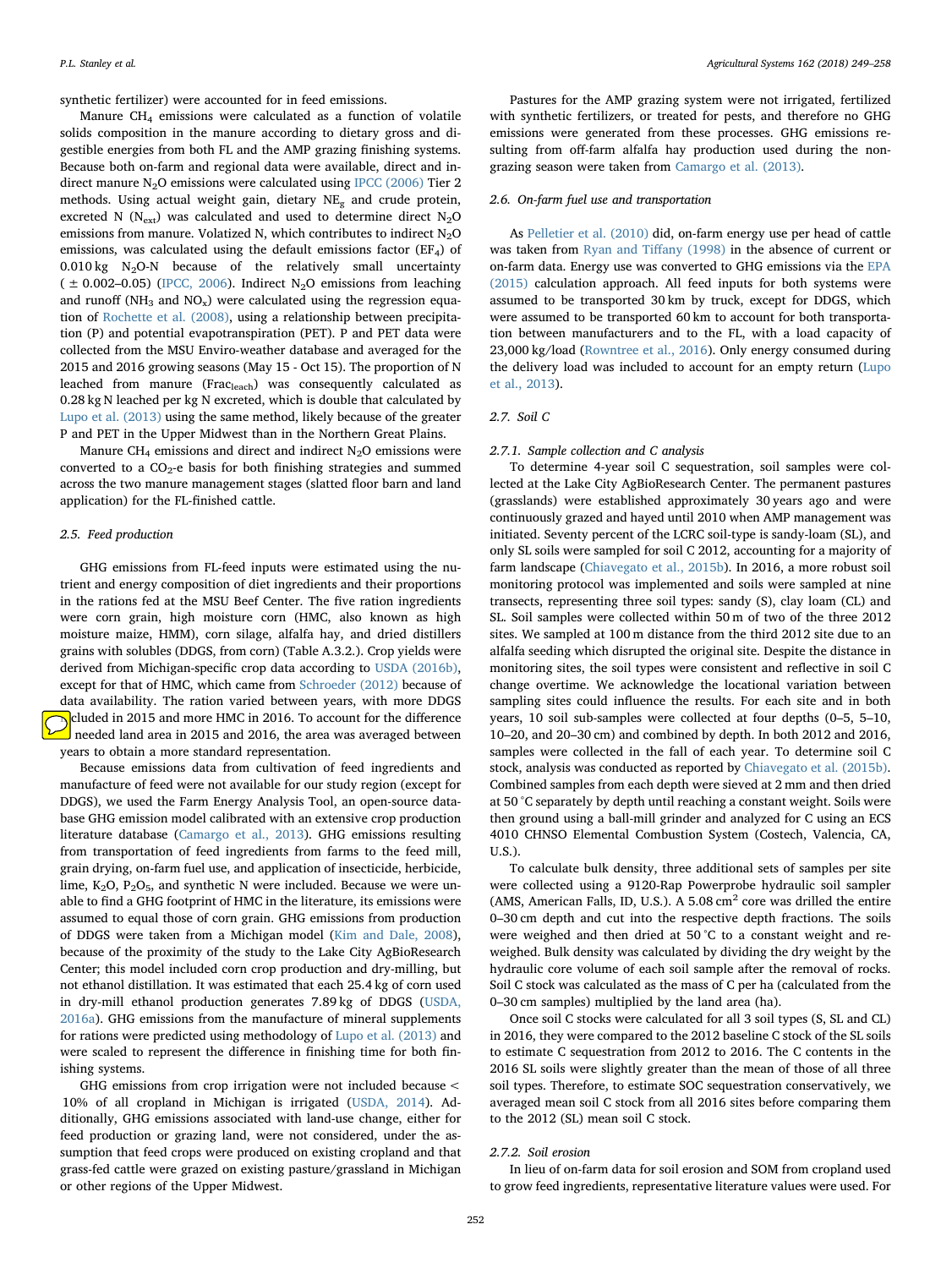the FL scenario, we assumed an intensive cropping system with no soil C sequestration, as croplands are often eroded [\(Izaurralde et al., 2007](#page-9-36); [Olson et al., 2016](#page-9-37)). According to the [USDA \(2015\)](#page-9-23), mean sheet and rill soil erosion on cropland in Michigan is 8.12 Mg ha<sup>−1</sup> yr<sup>−1</sup>. Characteristic SOM data were taken from long-term ecological research at the MSU Kellogg Biological Station ([Syswerda et al., 2011\)](#page-9-38). Mean C content for soils under a conventionally managed corn-soybean-wheat rotation, which is typical in the Upper Midwest, was 10.4 g C kg<sup>-1</sup> soil [\(Syswerda](#page-9-38) [et al., 2011\)](#page-9-38). Based on research by [Lal \(2003\)](#page-9-39), 20% of eroded SOC was assumed to be emitted into the atmosphere. The soil erosion rate was multiplied by this factor and the C content to calculate total C loss, which was then converted to a  $CO<sub>2</sub>$ -e basis (Table A.6.1). The resulting kg  $CO<sub>2</sub>$ -e from soil erosion was then added to the total GHG emission footprint for FL. Because our data indicated C sequestration in the AMP grazing scenario over the 4-year interval, we assumed zero soil erosion based on [Olson et al. \(2016\)](#page-9-37).

# 2.7.3. Soil  $CO<sub>2</sub>$ -equivalent flux

Corresponding soil C sequestration was combined with emissions from each beef production system (FL or AMP grazing) to estimate net emissions from that system. To achieve this, soil C mass (Mg C ha $^{-1}$ ) was combined for the entire 0–30 cm depth for both 2012 and 2016, the increase from 2012 to 2016 was calculated, and these increases were divided by 4 to estimate Mg C sequestered ha<sup>-1</sup> yr<sup>-1</sup>, assuming linear sequestration over that time. This value was then divided by the grassland area needed (kg CW ha grassland $^{\rm -1})$  for animals grazing and production (excluding land needed for supplemental alfalfa hay) and converted to  $CO_2$ -e. We assumed that soil C was at a steady state on the land used to grow hay. Net GHG flux is the net summation of  $CO<sub>2</sub>$ -e arising from beef production and soil C emissions through soil erosion, as well as net reductions through soil C sequestration.

### 3. Results

# 3.1. Animal production

Animal production characteristics for FL and AMP resulting from the LCA simulations using averaged 5-year data (Table 1) are presented in [Table 2.](#page-4-0) On average, cattle in the FL finished in 29 less days with CWs 45% greater than those of AMP grazed cattle. Average daily gain was 100% greater and DMI 10% lower for steers in the FL than those in the AMP grazing scenario. This resulted in a feed conversion ratio that was 56% lower for FL than for AMP grazed finishing.

### 3.2. Land occupation

FL and AMP finishing produced 1655 and 751 kg CW hafeed<sup>-1</sup>, respectively. For the FL, this represents a 120% greater productivity on a CW basis per ha compared to AMP. In other words, 0.30 and 0.67 ha was required to produce 500 kg beef CW in the FL and AMP grazing

#### <span id="page-4-0"></span>Table 2

Animal production characteristics from feedlot and adaptive multi-paddock (AMP) grazing finishing strategies.

| Characteristic                     | Feedlot <sup>a</sup> | AMP <sup>k</sup> |
|------------------------------------|----------------------|------------------|
| Days in the finishing phase        | 171.5                | 200.8            |
| Beginning-Ending live weight (kg)  | 361-654              | $362 - 528$      |
| Dressing percentage <sup>a</sup>   | 63%                  | 53%              |
| Mean carcass weight (kg)           | 406                  | 280              |
| Average daily gain (kg)            | 1.8                  | 0.9              |
| Dry matter intake $(kg/d)$         | 9.9                  | 11.0             |
| Feed conversion ratio <sup>b</sup> | 5.7                  | 13.0             |

<span id="page-4-2"></span><sup>a</sup> The percentage of live weight kept as in carcass weight, after removal of selected parts.

<span id="page-4-3"></span> $^{\rm b}$  Feed conversion ratio was calculated by dividing DMI by ADG [\(Cassady et al., 2016](#page-8-15)).

#### <span id="page-4-1"></span>Table 3

Greenhouse gas (GHG) emissions (kg  $CO<sub>2</sub>$ -e) per steer in the feedlot and adaptive multipaddock grazing finishing strategies by impact category, and their percentages of total emissions.

| Impact category by production<br>system   | GHG emissions ( $kg CO2$ -e<br>steer <sup><math>-1</math></sup> ) | % of total |
|-------------------------------------------|-------------------------------------------------------------------|------------|
| Feedlot                                   | 2470.4                                                            |            |
| Enteric CH <sub>4</sub>                   | 777.0                                                             | 31%        |
| Manure emissions <sup>a</sup>             | 732.7                                                             | 30%        |
| Feed emissions <sup>b</sup>               | 905.4                                                             | 37%        |
| Mineral supplement emissions <sup>c</sup> | 1.3                                                               | 0.05%      |
| On-farm energy and transportation         | 54.1                                                              | 2%         |
| Carcass weight (kg)                       | 405.8                                                             |            |
| Total ( $kg CO2$ -e kg carcass weight)    | 6.09                                                              |            |
| Adaptive multi-paddock grazing            | 2694.6                                                            |            |
| Enteric CH <sub>4</sub>                   | 1434.1                                                            | 53%        |
| Manure emissions <sup>a</sup>             | 688.3                                                             | 26%        |
| Feed emissions <sup>b</sup>               | 512.0                                                             | 19%        |
| Mineral emissions <sup>c</sup>            | 0.8                                                               | 0.03%      |
| On-farm energy and transportation         | 59.5                                                              | 2%         |
| Carcass weight (kg)                       | 280.2                                                             |            |
| Total ( $kg CO2$ -e kg carcass weight)    | 9.62                                                              |            |

<span id="page-4-4"></span><sup>a</sup> Predominately indirect N<sub>2</sub>O, but also includes manure-derived CH<sub>4</sub>.

<span id="page-4-5"></span><sup>b</sup> Calculated from respective feed components combined with fertilizer using the FEAT model ([Camargo et al., 2013\)](#page-8-16).

<span id="page-4-6"></span><sup>c</sup> Calculated using data from [Lupo et al. \(2013\)](#page-9-15).

# systems, respectively.

### 3.3. GHG emissions

Total GHG emissions for each finishing scenario are reported in [Table 3](#page-4-1) and [Fig. 1](#page-5-0). After accounting for the 31.4% fertilizer offset (the percentage of synthetic fertilizer N that was replaced by land-applied manure) in FL finishing, estimated GHG emissions associated with FL and AMP finishing were 6.09 and 9.62 kg  $CO_2$ -e kg CW<sup>-1</sup>, respectively. Enteric  $CH<sub>4</sub>$  was the largest source for AMP and intermediary for FL finishing, contributing 53% and 31%, respectively. Feed GHG emissions were the largest source in the FL, 77% greater than those in AMP finishing and a greater percentage of total emissions (37% and 19%, respectively). Manure emissions (comprised of both  $N_2O$  and  $CH_4$ ) represented 30% of FL emissions and 26% of AMP emissions. GHG emissions from mineral supplement production and on-farm energy and transportation together contributed < 2.5% to overall emissions in both finishing scenarios.

### 3.4. Soil C sequestration

When compared to the 2012 baseline soil C stock of the SL soil  $(33.97 \pm 0.71 \text{ Mg C ha}^{-1}$  in the top 30 cm), 2016 soil C stocks were 15.18, 8.16, and 19.75 Mg C ha−<sup>1</sup> greater in SL, S, and CL soils, respectively. These data indicate a 4-year sequestration rate of 3.79 Mg C ha<sup> $-1$ </sup> yr<sup> $-1$ </sup> for the SL soils. If the S and CL soil types had had a similar 2012 baseline, however, their sequestration rates would have been 2.04 and 4.94 Mg C ha<sup>-1</sup> yr<sup>-1</sup>, respectively. Averaging data for all three soil types (for S, SL and CL) led to an estimated sequestration rate of 3.59 Mg C ha<sup>-1</sup> yr<sup>-1</sup> ([Table 4\)](#page-5-1). To be conservative for the purposes of the LCA, we used this lower sequestration rate for the AMP grazing scenario.

# 3.5. Net GHG flux

Soil erosion due to feed production in the FL scenario contributed 22.76 kg CO<sub>2</sub>-e (0.03 kg CO<sub>2</sub> kg CW<sup>-1</sup>). Total C sequestration was 3.59 Mg C ha<sup>-1</sup> yr<sup>-1</sup>, equally -17.54 kg CO<sub>2</sub>-e CW<sup>-1</sup>, assuming this C sequestration was possible for all the land in the AMP grazing finishing scenario. However, after subtracting the land used for off-farm alfalfa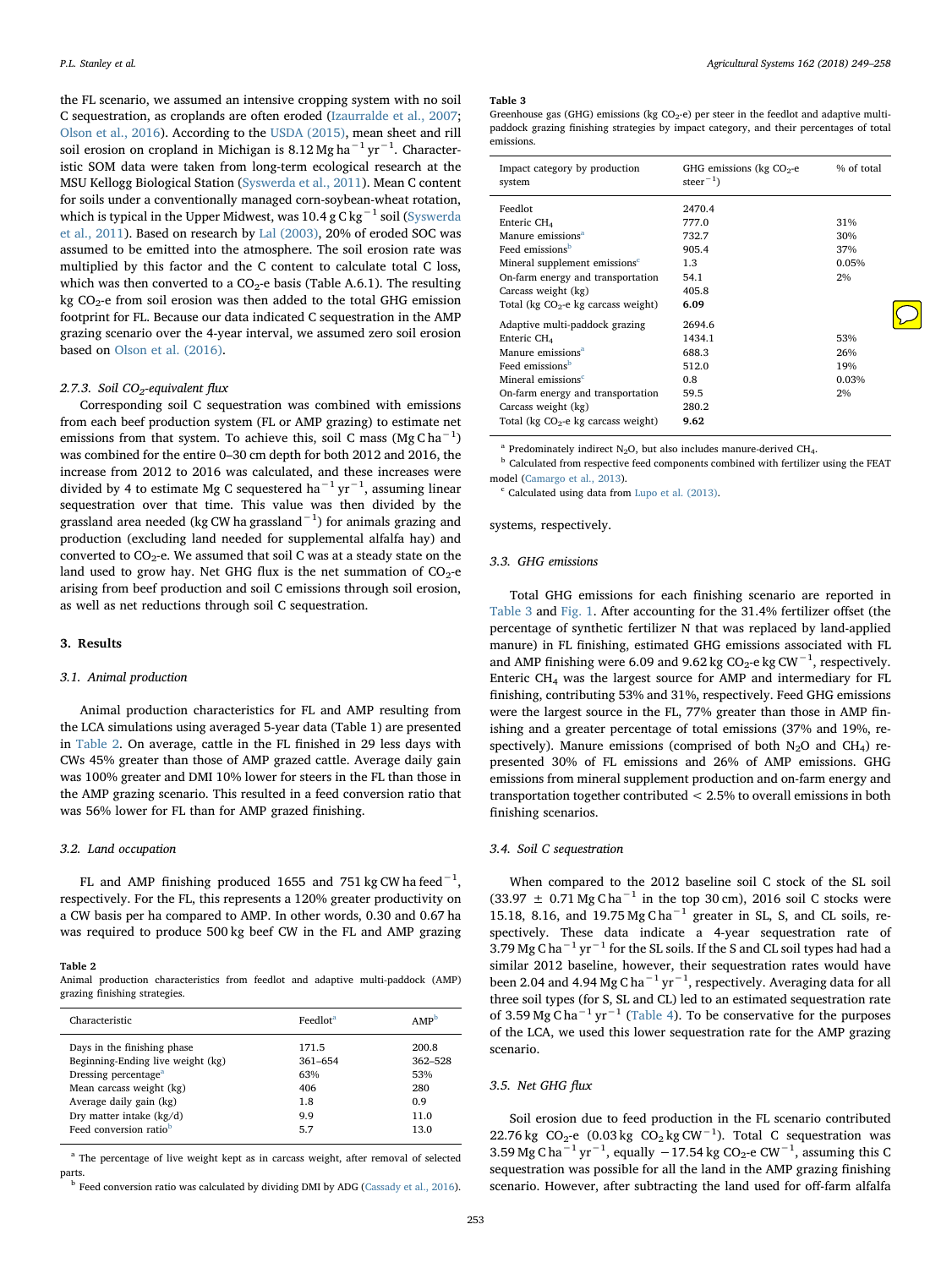<span id="page-5-0"></span>

Fig. 1. Greenhouse gas (GHG) emissions (kg CO<sub>2</sub>-e kg CW<sup>−1</sup>) by emissions category for feedlot (FL) and adaptive multi-paddock (AMP) grazing systems.

#### <span id="page-5-1"></span>Table 4

Differences in soil carbon (C) stock by year and soil type (top) and 4-year soil C sequestration rates by and among soil types (bottom).

| Soil type  | Soil C stock (Mg C ha <sup>-1</sup> ) |            |       |            |  |  |
|------------|---------------------------------------|------------|-------|------------|--|--|
|            | 2012                                  |            | 2016  |            |  |  |
|            | Mean                                  | Std. error | Mean  | Std. error |  |  |
| Sandy      |                                       |            | 42.13 | 1.59       |  |  |
| Sandy loam | 33.97                                 | 0.71       | 49.15 | 6.55       |  |  |
| Clay loam  | -                                     |            | 53.72 | 7.33       |  |  |
| A11        |                                       |            | 48.33 | 1.95       |  |  |
|            |                                       |            |       |            |  |  |

| Soil type                               | Soil C sequestration $(Mg Cha^{-1})$ |                              |      |            |  |  |
|-----------------------------------------|--------------------------------------|------------------------------|------|------------|--|--|
|                                         | 4-year increase                      | Mean annual increase         | Mean | Std. error |  |  |
| Sandy<br>Sandy loam<br>Clay loam<br>A11 | 8.16<br>15.18<br>19.75<br>14.36      | 2.04<br>3.79<br>4.94<br>3.59 | 3.59 | 0.84       |  |  |

<span id="page-5-2"></span>The bolded numbers represent those used for numerical comparison.

hay production (7.2% of total land required in the AMP grazing scenario), assuming no net SOC changes on that land, the final net value associated with C sequestration was  $-16.27$  kg CO<sub>2</sub>-e CW<sup>-1</sup>. Combined with 9.62 kg CO<sub>2</sub>-e kg CW<sup>-1</sup> in emissions, this resulted in a net GHG sink of −6.65 kg CO<sub>2</sub>-e kg CW<sup>-1</sup> ([Fig. 2](#page-5-2)). The 6.09 kg CO<sub>2</sub>-e kg CW<sup>-1</sup> of FL emissions combined with 0.03 kg CO<sub>2</sub>-e kg CW<sup>-1</sup> from erosion resulted in a net emission of  $6.12 \text{ kg CO}_2$ -e kg CW<sup>-1</sup> for the FL scenario ([Fig. 2\)](#page-5-2).

# 3.6. Enteric  $CH_4$  sensitivity analysis

Our sensitivity analysis indicates that using the on-farm  $SF<sub>6</sub>$  tracer gas data instead of IPCC default  $Y_m$  would reduce the enteric CH<sub>4</sub> footprint in the AMP grazing scenario by 36%, representing a decrease from 42 to 27 kg CH<sub>4</sub> steer<sup>-1</sup>, and a reduction in overall GHG footprint of 1.81 kg CO<sub>2</sub>-e kg CW<sup>-1</sup> (19% decrease) ([Fig. 3,](#page-6-0) Table A.5.1). Similarly, if Y<sub>m</sub> had been reduced from the default of 6.5 ( $\pm$  1.0) to 5.5 to reflect improved forage quality, enteric CH<sub>4</sub> emissions from the AMP grazing scenario would have been reduced by 15% (Table A.5.1).



 $M$ P FL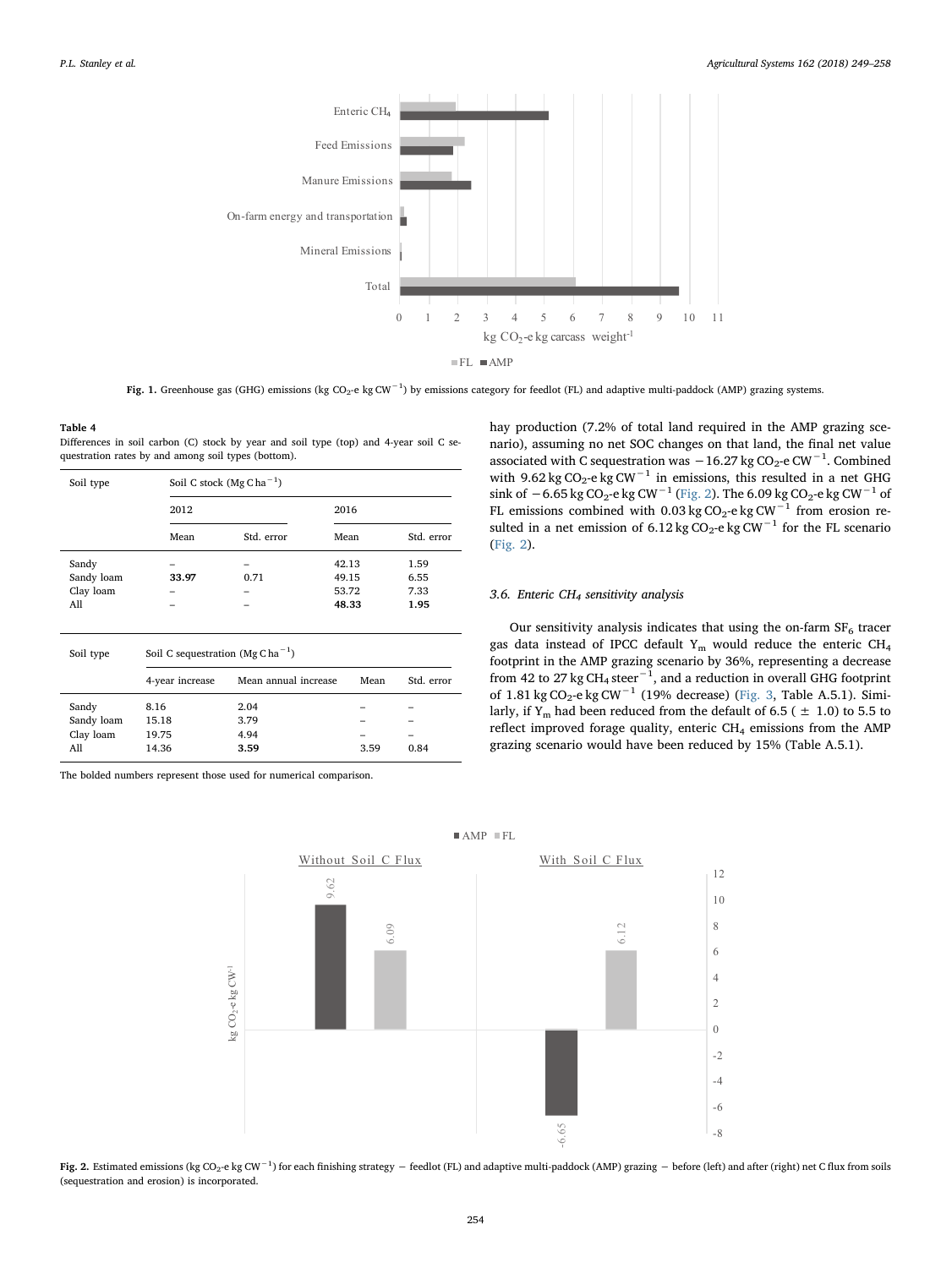<span id="page-6-0"></span>

Fig. 3. Impact of methane (CH<sub>4</sub>) emission sensitivity analysis on overall emissions for the adaptive multi-paddock (AMP) grazing system. Enteric CH<sub>4</sub> emissions estimated with the commonly used IPCC method (Y<sub>m</sub> = 6.5 for grazing systems) is compared to CH<sub>4</sub> data collected on-farm using SF<sub>6</sub> tracer gas ([Chiavegato et al., 2015a](#page-8-19)).

# 4. Discussion

# 4.1. Animal production

Average finishing weights for the FL steers ([Table 2\)](#page-4-0) were similar to those reported by others ([Capper, 2012](#page-8-13); [Lupo et al., 2013](#page-9-15); [Pelletier](#page-9-17) [et al., 2010\)](#page-9-17). However, our 4-year AMP animal performance and days to finish were considerably different than that of previous studies ([Nguyen](#page-9-16) [et al., 2010;](#page-9-16) [Picasso et al., 2014\)](#page-9-40). Our AMP-grazed steers finished in 150 days shorter and 99 kg heavier than the continuously grazed steers in [Lupo et al. \(2013\)](#page-9-15). This difference can be explained by improved forage quality and utilization in the AMP grazing system versus the more conventional continuous grazing system. Studies using AMP grazing indicate that it can result in more ideal pasture species composition (more digestible forages with greater digestible energy content) due to prevention of consistent species selection and overgrazing, providing pasture recovery, and re-grazing before lignification ([Oates](#page-9-1) [et al., 2011](#page-9-1); [Teague et al., 2016](#page-9-7); [Teague et al., 2011;](#page-9-19) [UGA, 2015\)](#page-9-41).

# 4.2. Land occupation

The result that FL requires less than half the agricultural land to produce beef versus grass-fed (in this case, AMP) is typical of assumptions or results in other studies [\(Capper, 2012;](#page-8-13) [Lupo et al., 2013](#page-9-15); [Nguyen et al., 2010](#page-9-16); [Pelletier et al., 2010](#page-9-17)). Our findings speak to the complexity of addressing beef production systems. Should a society focus on increasing the overall production and efficiency of protein production, limiting land occupation and using greater energy inputs, or produce at a lower rate with less fossil fuel-associated emissions from feed production? Likewise, for the AMP grazing system to produce comparable amounts of beef, either more cows would be needed to produce additional animals for the system, or the cattle would have to remain in the system for a longer period of time. Either scenario would increase the overall emissions and land requirement.

Utilization of AMP grazing as a regenerative agriculture management system can improve soil ecological function, lessening damage from tillage and inorganic fertilizers and can improve biodiversity and wildlife habitat [\(Teague et al., 2016](#page-9-7)). While not as productive as FL based on yields, the AMP grazing system produced considerably greater amounts of beef on a land basis as compared to continuous grazing, showing that improved management can increase the output of grassfed beef. Ultimately, in a closed system, this implies somewhat lower per capita beef consumption, but greater environmental benefits from what is consumed.

### 4.3. GHG emissions

Generally, GHG emissions (per kg CW) were within the range of those reported in other studies for the Northern Great Plains [\(Lupo](#page-9-15) [et al., 2013\)](#page-9-15), Upper Midwest ([Pelletier et al., 2010\)](#page-9-17), and California ([Stackhouse-Lawson et al., 2012](#page-9-20)) within the U.S. Compared to results of the grass-finishing model of [Pelletier et al. \(2010\)](#page-9-17), GHG emissions from finishing with AMP grazing in our study were about 45% lower. This was most likely due to their longer finishing time, lower animal productivity, and high application rate of fertilizer on pasture. Levels of N application and related assumptions about associated emissions from pasture and cropland are primary contributors to discrepancies among beef production LCA models. According to [Stewart et al. \(2009\)](#page-9-42), reduction in fertilizer use resulted in the largest decrease (30%) in modeled overall emissions from beef production. Additionally, in the western U.S., where irrigation is more predominant, irrigation might represent an important source of GHG emissions not included in this model. According to [Sloggett \(1992\)](#page-9-43), 23% of the on-farm energy used for crop production in the U.S. was for on-farm pumping of water.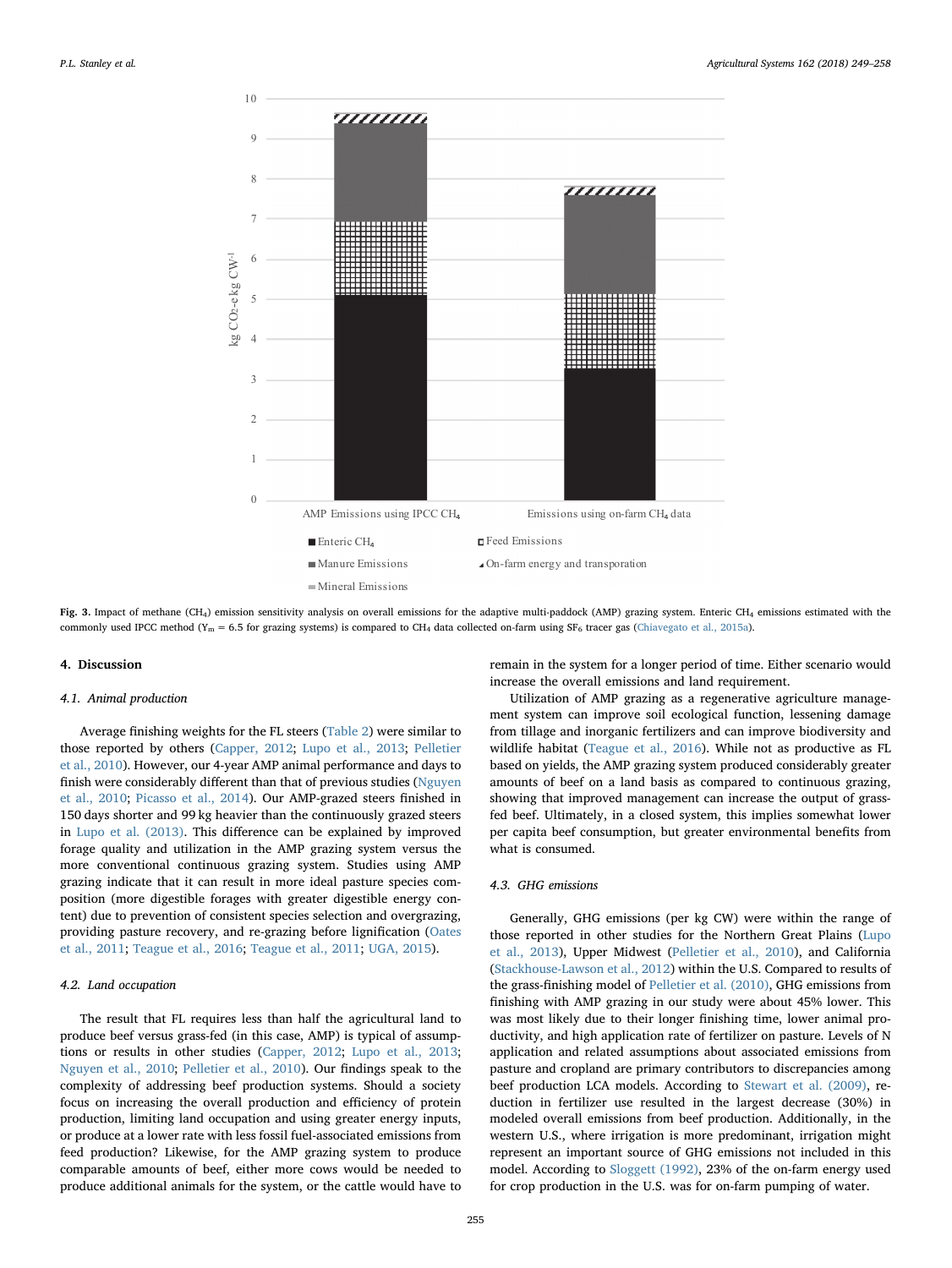Similar to other studies, enteric  $CH<sub>4</sub>$  in our study contributed the most to overall GHG emissions [\(Fig. 1\)](#page-5-0) in the AMP grazing system. Compared to FL finishing, AMP finishing generated more than twice the enteric  $CH_4$  emissions per kg CW ([Fig. 1](#page-5-0)). This emphasizes the major benefits of utilizing more highly digestible, higher energy feeds, and a shorter finishing phase, resulting in productivity gains in our FL model. However, as shown in the sensitivity analysis ([Fig. 3\)](#page-6-0), it is likely that the use of IPCC  $(2006)$  enteric CH<sub>4</sub> accounting methodology overestimates actual enteric CH<sub>4</sub> emissions in the AMP grazing system, especially when more digestible, higher quality forages are grazed. This overestimation has also been reported in other studies ([Rowntree et al.,](#page-9-2) [2016;](#page-9-2) [Stackhouse-Lawson et al., 2012\)](#page-9-20) and reflects the uncertainty embedded in the use of IPCC methodology to represent a wide variety of diets and different management strategies in beef finishing systems.

Although estimated total manure emissions were lower for the AMP grazing scenario than the FL scenario (6.9 vs  $7.3 \text{ Mg } CO_2$ -e, respectively), the opposite was true when reflected on an animal productivity basis (CO<sub>2</sub>-e kg CW<sup>-1</sup>) (2.46 vs. 1.81 CO<sub>2</sub>-e kg CW<sup>-1</sup> for AMP grazing and FL, respectively; [Fig. 1](#page-5-0)). This is the result of greater DMI and lower final CW in the AMP grazing scenario than in the FL scenario. Manure  $CH<sub>4</sub>$  and N<sub>2</sub>O for the FL scenario estimated in this study were greater than those in other studies [\(Lupo et al., 2013;](#page-9-15) [Pelletier et al., 2010](#page-9-17)). This is likely due to use of the IPCC Tier 2 methods in the current study instead of the Tier 1 methodology used in prior studies, greater precipitation in our study area than in those of the others, and handling manure in the FL as a liquid instead of a solid.

Feed production emissions in the FL finishing scenario were slightly greater than those reported by [Lupo et al. \(2013\)](#page-9-15) and [Pelletier et al.](#page-9-17) [\(2010\),](#page-9-17) likely because our FL ration included only a small proportion of legume forages and a larger proportion of DDGS and corn grain which have greater emissions per kg than other feedstuffs ([Camargo et al.,](#page-8-16) [2013\)](#page-8-16). Additionally, the LCA model of [Camargo et al. \(2013\)](#page-8-16) included production of inputs and processes not included in conventional beef production LCAs, such as feed-associated pest management and transportation of inputs. Application of manure produced in the FL in the present study offset 31.4% of N fertilizer application, which is lower than the 69% used in the study of [Lupo et al. \(2013\).](#page-9-15) This, in part, is due to the greater average fertilization rate reported by [USDA \(2017\)](#page-9-44) used in the present study than in the 2010 USDA data used by [Lupo](#page-9-15) [et al. \(2013\).](#page-9-15) Emissions from on-farm energy use and transportation and mineral supplement production represented small percentages of total GHG emissions ( $< 2.5\%$  and  $< 0.05\%$ , respectively).

### 4.4. Soil C sequestration

Our estimated sequestration rate  $(3.59 \text{ Mg C ha}^{-1} \text{ yr}^{-1})$  is considerably greater than the mean C sequestration rate of 0.41 Mg C ha<sup> $-1$ </sup> yr<sup> $-1$ </sup> for "management intensive grazing" in the Southeastern U.S. cited by [Conant et al. \(2003\)](#page-8-3). However, we are unsure of the forage productivity, stocking rate, and rotation intensity used in their study, but hypothesize that potentially higher stocking rates and greater forage production and utilization in our study may partially explain the higher C sequestration rate as reported by [Minasny](#page-9-45) [et al. \(2017\)](#page-9-45) and [Paustian et al. \(2016\).](#page-9-12) Assuming management similar to that in our study, for pastures transitioned from heavy continuous grazing to AMP grazing in northern Texas, U.S., [Wang et al. \(2015\)](#page-9-10) reported 3.53 Mg C ha<sup> $-1$ </sup> yr<sup> $-1$ </sup> of C sequestration, a value close to our rate (3.59 Mg C ha−<sup>1</sup> yr−<sup>1</sup> ).

The high rate of C sequestration observed in our study may be the result of the recent management intervention from continuous grazing to AMP in 2010 ([Smith, 2014](#page-9-46)). However, we are unsure for how long this high rate of C sequestration may continue. Based on the 3.53 Mg C ha<sup> $-1$ </sup> yr<sup> $-1$ </sup> of C sequestered over a 9-year period in [Wang](#page-9-10) [et al. \(2015\),](#page-9-10) we expect that our soils could continue to sequester at this rate for several years. However, because soils that are further from C saturation will accumulate C faster than soils near saturation, and

because our estimated soil C sequestration rate is much greater than the 0.41 Mg C ha<sup> $-1$ </sup> yr<sup> $-1$ </sup> indicated by [Conant et al. \(2003\)](#page-8-3), we expect continued sequestration, likely to diminish over time [\(Minasny et al.,](#page-9-45) [2017;](#page-9-45) [Stewart et al., 2007\)](#page-9-47). Therefore, we caution about extrapolating the reported rates for an extended period. Continued collection of soil C data and monitoring of AMP grazing systems in the Upper Midwest will shed more light on the ultimate C sequestration and storage potential.

Although we assumed in this study that the croplands used for the FL scenario experience soil erosion rather than carbon sequestration, there is considerable opportunity for sustainability improvements of croplands as well, through different agronomic practices such as leaving crop residues, increased use of perennials or cover crops in rotations, conservation tillage and no-till, and increased use of organic amendments such as compost [\(Chambers et al., 2016;](#page-8-7) [Minasny et al.,](#page-9-45) [2017\)](#page-9-45). If adopted, these practices may also promote soil C sequestration ([Chambers et al., 2016\)](#page-8-7). Nevertheless, studies indicate that in general, well-managed grasslands continue to sequester C at greater rates than improved cropland, and transitions from cropland to grassland show some of the greatest rates of C sequestration, ranging from 0.22 to 8.0 Mg C ha−<sup>1</sup> yr−<sup>1</sup> [\(Machmuller et al., 2015;](#page-9-48) [Mathew et al., 2017](#page-9-49); [Minasny et al., 2017;](#page-9-45) [Powlson et al., 2011\)](#page-9-50).

# 4.5. Net GHG flux

Although soil erosion contributed negligibly (< 0.5%) to net GHG emissions of FL finishing, soil erosion magnified by intensive cropping systems, such as under conventional feed production in the FL scenario, has important negative impacts on other ecosystem services that are vital to food production, water quality, nutrient cycling and habitat support [\(Olson et al., 2017\)](#page-9-11).

In beef LCA studies from the Northern Great Plains and the Upper Midwest in which soil C dynamics were estimated, hypothetical C sequestration rates of 0.41 and 0.12 Mg C ha<sup>-1</sup> yr<sup>-1</sup> reduced emissions from continuous grass-fed beef production by 24% and 30%, respectively [\(Lupo et al., 2013;](#page-9-15) [Pelletier et al., 2010](#page-9-17)). While these studies were models generated from the literature, our model used 5 years of on-farm finishing data and 4 years of comparative soil C data from paddocks under AMP grazing. Therefore, it is possible that long-term AMP grazing finishing in the Upper Midwest could contribute considerably more to climate change mitigation and adaptation than previously thought.

While we did not contrast the more standard continuous grazing to AMP grazing, recent studies indicate that grazing management can be a key driver promoting the relatively high SOC levels that we observed. For instance, [Teague et al. \(2016\)](#page-9-7) estimated that AMP grazing could induce SOC sequestration rates 10 times greater than the commonly used default value of 0.41 Mg C ha<sup>-1</sup> yr<sup>-1</sup> proposed by [Conant et al.](#page-8-3) [\(2003\).](#page-8-3) This is also demonstrated by [Wang et al. \(2015\)](#page-9-10) where AMP grazing lands sequestered 3 Mg C ha<sup>-1</sup> yr<sup>-1</sup> more than land under continuous grazing. Finally, when converting degraded cropland to AMP grazing, [Machmuller et al. \(2015\)](#page-9-48) reported mean sequestration values as great as 8.0  $\pm$  0.85 Mg C ha<sup>-1</sup> yr<sup>-1</sup> in the top 30 cm of soil for a 7-year duration. Given evidence that effective grazing management can contribute to greater C sequestration rates, higher potential values should also be included in LCAs that consider improved grazing management systems (e.g., AMP grazing). Furthermore, greater rates of C sequestration may be possible for several years. While AMP grazing was adopted at the Lake City AgBioResearch Center just a few years before the current study (in 2012), [Machmuller et al. \(2015\)](#page-9-48) monitored soils for 7 years during the transition from cropland to pastureland, and [Wang et al. \(2015\)](#page-9-10) monitored soils for 10 years in ranches where longterm AMP grazing management had been practiced and showed longer periods of greater C sequestration rates. It should be noted that soil C dynamics are directly linked to both land potential and the productivity of both pasture and cattle, and that both stocking rates and productivity influence the net GHG footprints estimated here. Thus, producing the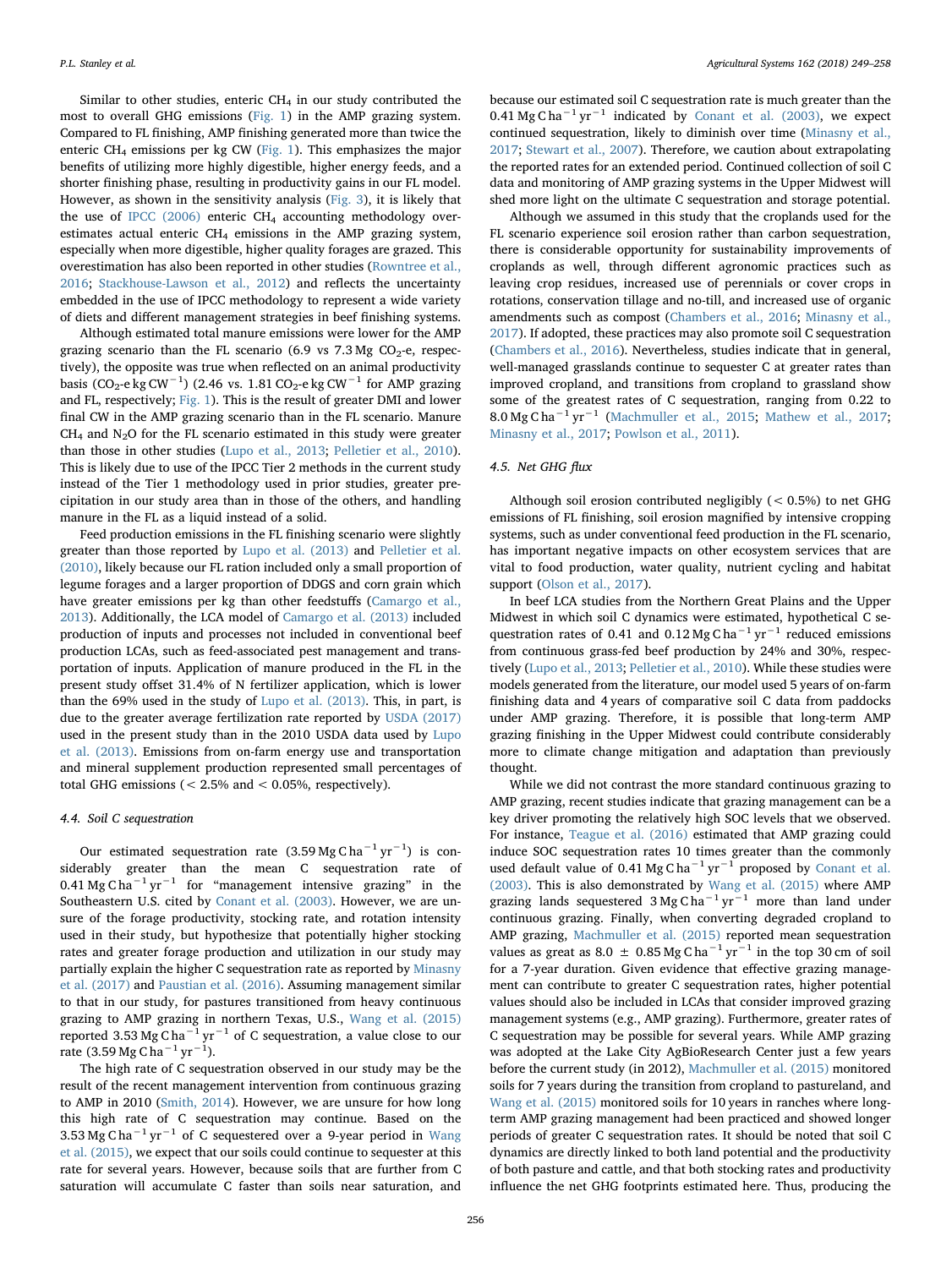same amount of cattle using land that is less productive would yield lower C sequestration per ha, but also lower stocking rates and reduce beef production (and associated emissions) per ha. Therefore, different regions are likely to demonstrate different outcomes as several variables shift. However, at a minimum, our analyses and results reflect the key importance of geographically localized LCAs to more accurately estimate impacts of grazing on C sequestration rates.

The greater C sequestration and resulting net GHG sink in the AMP grazing system illustrated in this study, compared to continuous grazing systems in other LCAs, calls into question the common assumption that FL intensification reduces the overall GHG footprint through greater productivity. This study shows that when full consideration of land impacts is given to GHG emissions in both FL and AMP grazing-based finishing, environmental benefits may outweigh productivity losses.

Generally, because of their large enteric  $CH<sub>4</sub>$  emissions, grazing systems have been pointed to as the greatest area for attention for decreasing the GHG footprint of beef production. However, measurements of SOC have not typically been factored into these outcomes. In fact, if soil C is sequestered through best management practices, our results suggest that enteric  $CH_4$  from the finishing phase can be substantially mitigated. We demonstrated this based on measurements of soil C and cattle productivity at the Lake City AgBioResearch Center from 2012 to 2016, which indicates a sink during the finishing phase of  $-6.65$  kg CO<sub>2</sub>-e kg CW<sup>-1</sup> which is similar to the results of [Beauchemin](#page-8-12) [et al. \(2011\)](#page-8-12). Yet, our results differ from many of those in the current literature, reflecting the importance of considering emissions and sinks from the entire system in a geographically localized area, including the soil ecosystem, when modeling beef production systems.

# 5. Conclusions, implications and future projections

Using a standard LCA approach including soil C accounting, this study calculated net GHG emissions of two beef finishing systems in the Upper Midwest, U.S.: FL and AMP grazing. Several important impacts can be derived. Integrating on-farm soil C data within the studied management system contributes significantly to existing LCAs. In doing so, our results show that not only can adoption of improved grazing management facilitate soil C sequestration, but that the finishing phase of the beef production system may serve as an overall GHG sink. While it is unclear how long this effect will be observed, it is reasonable to hypothesize that it would continue, possibly at a reduced rate, for several years into the future.

Studies suggest that intensification of beef production systems would significantly reduce GHG emissions. However, as illustrated by this study in the Upper Midwest, under AMP grazing, more extensive (grass-based) but intensively managed beef finishing can deliver environmental benefits (such as soil C sequestration and other ecosystem services) with less environmental impact per kg CW than intensive FL finishing. While AMP grazing requires twice as much land than FL, if effectively implemented over a large area, total C sequestration in the Upper Midwest could increase substantially. This does imply less overall beef production in the region, albeit with greater environmental benefits from what is produced. Further, before AMP grazing can be realistically implemented across a large landscape, a concerted effort must be implemented to educate livestock producers on its benefits, as a great majority of the United States still employs continuous grazing for grass-fed beef production.

Continued investigation of AMP grazing in large-scale landscape trials across multiple ecoregions differing in climate and plant species mixtures is necessary to have a more nuanced appreciation of the role of ruminants in GHG dynamics coupled with their role in the global food supply.

### Funding

This research did not receive any specific grant from funding

agencies in the public, commercial, or not-for-profit sectors.

# Acknowledgements

We would like to thank Dr. Sutie Xu for providing expertise and assistance in soil C analysis. Additionally, help of the faculty at the MSU Lake City AgBioResearch Center during soil sample collections, including Doug Carmichael, Evan Elder, Ty Hughston and Crista Crawford, is greatly appreciated and acknowledged.

# Appendix A. Supplementary data

Supplementary data to this article can be found online at [https://](https://doi.org/10.1016/j.agsy.2018.02.003) [doi.org/10.1016/j.agsy.2018.02.003.](https://doi.org/10.1016/j.agsy.2018.02.003)

# References

- <span id="page-8-11"></span>[Alemu, A.W., Janzen, H., Little, S., Hao, X., Thompson, D.J., Baron, V., Iwaasa, A.,](http://refhub.elsevier.com/S0308-521X(17)31033-8/rf0005) [Beauchemin, K.A., Kröbel, R., 2017. Assessment of grazing management on farm](http://refhub.elsevier.com/S0308-521X(17)31033-8/rf0005) [greenhouse gas intensity of beef production systems in the Canadian Prairies using](http://refhub.elsevier.com/S0308-521X(17)31033-8/rf0005) [life cycle assessment. Agric. Syst. 158, 1](http://refhub.elsevier.com/S0308-521X(17)31033-8/rf0005)–13.
- <span id="page-8-8"></span>Asner, G.P., Elmore, A.J., Olander, L.P., Martin, R.E., Harris, A.T., 2004. Grazing systems, ecosystem responses, and global change. Annu. Rev. Environ. Resour. 29, 261–299. <http://dx.doi.org/10.1146/annurev.energy.29.062403.102142>.
- <span id="page-8-10"></span>[Beauchemin, K.A., Henry Janzen, H., Little, S.M., McAllister, T.A., McGinn, S.M., 2010.](http://refhub.elsevier.com/S0308-521X(17)31033-8/rf0015) [Life cycle assessment of greenhouse gas emissions from beef production in western](http://refhub.elsevier.com/S0308-521X(17)31033-8/rf0015) [Canada: a case study. Agric. Syst. 103 \(6\), 371](http://refhub.elsevier.com/S0308-521X(17)31033-8/rf0015)–379.
- <span id="page-8-12"></span>[Beauchemin, K.A., Janzen, H.H., Little, S.M., McAllister, T.A., McGinn, S.M., 2011.](http://refhub.elsevier.com/S0308-521X(17)31033-8/rf0020) [Mitigation of greenhouse gas emissions from beef production in western Canada](http://refhub.elsevier.com/S0308-521X(17)31033-8/rf0020) – [evaluation using farm-based life cycle assessment. Anim. Feed Sci. Technol. 166](http://refhub.elsevier.com/S0308-521X(17)31033-8/rf0020)–167, 663–[677](http://refhub.elsevier.com/S0308-521X(17)31033-8/rf0020).
- <span id="page-8-2"></span>Brilli, L., Bechini, L., Bindi, M., Carozzi, M., Cavalli, D., Conant, R., Dorich, C.D., Doro, L., Ehrhardt, F., Farina, R., Ferrise, R., Fitton, N., Francaviglia, R., Grace, P., Iocola, I., Klumpp, K., Léonard, J., Martin, R., Massad, R.S., Recous, S., Seddaiu, G., Sharp, J., Smith, P., Smith, W.N., Soussana, J.-F., Bellocchi, G., 2017. Review and analysis of strengths and weaknesses of agro-ecosystem models for simulating C and N fluxes. Sci. Total Environ. 598, 445–470. [http://dx.doi.org/10.1016/j.scitotenv.2017.03.](http://dx.doi.org/10.1016/j.scitotenv.2017.03.208) [208](http://dx.doi.org/10.1016/j.scitotenv.2017.03.208).
- <span id="page-8-9"></span>Briske, D.D., Joyce, L.A., Polley, H.W., Brown, J.R., Wolter, K., Morgan, J.A., McCarl, B.A., Bailey, D.W., 2015. Climate-change adaptation on rangelands: linking regional exposure with diverse adaptive capacity. Front. Ecol. Environ. 13, 249–256. [http://](http://dx.doi.org/10.1890/140266) [dx.doi.org/10.1890/140266](http://dx.doi.org/10.1890/140266).
- <span id="page-8-16"></span>Camargo, G.G.T., Ryan, M.R., Richard, T.L., 2013. Energy use and greenhouse gas emissions from crop production using the farm energy analysis tool. Bioscience 63, 263–273. [http://dx.doi.org/10.1525/bio.2013.63.4.6.](http://dx.doi.org/10.1525/bio.2013.63.4.6)
- <span id="page-8-13"></span>[Capper, J.L., 2012. Is the grass always greener? Comparing the environmental impact of](http://refhub.elsevier.com/S0308-521X(17)31033-8/rf0040) [conventional, natural and grass-fed beef production systems. Animals 2, 127](http://refhub.elsevier.com/S0308-521X(17)31033-8/rf0040)–143.
- <span id="page-8-15"></span>Cassady, C.J., Felix, T.L., Beever, J.E., Shike, D.W., 2016. Effects of timing and duration of test period and diet type on intake and feed efficiency of Charolais-sired cattle. J. Anim. Sci. 94, 4748–4758. [http://dx.doi.org/10.2527/jas.2016-0633.](http://dx.doi.org/10.2527/jas.2016-0633)
- <span id="page-8-7"></span>[Chambers, A., Lal, R., Paustian, K., 2016. Soil carbon sequestration potential of US](http://refhub.elsevier.com/S0308-521X(17)31033-8/rf0050) [croplands and grasslands: implementing the 4 per thousand initiative. J. Soil Water](http://refhub.elsevier.com/S0308-521X(17)31033-8/rf0050) [Conserv. 71, 68A](http://refhub.elsevier.com/S0308-521X(17)31033-8/rf0050)–74A.
- <span id="page-8-19"></span>[Chiavegato, M.B., Rowntree, J., Powers, W.J., Carmichael, D., 2015a. Enteric methane](http://refhub.elsevier.com/S0308-521X(17)31033-8/rf0055) [from lactating beef cows managed with high- and low-input grazing systems. J. Anim.](http://refhub.elsevier.com/S0308-521X(17)31033-8/rf0055) [Sci. 93, 1365](http://refhub.elsevier.com/S0308-521X(17)31033-8/rf0055)–1375.
- <span id="page-8-18"></span>Chiavegato, M.B., Rowntree, J.E., Powers, W.J., 2015b. Carbon flux assessment in cowcalf grazing systems. J. Anim. Sci. 93, 4189–4199. [http://dx.doi.org/10.2527/jas.](http://dx.doi.org/10.2527/jas.2015-9031) [2015-9031](http://dx.doi.org/10.2527/jas.2015-9031).
- <span id="page-8-3"></span>Conant, R.T., Six, J., Paustian, K., 2003. Land use effects on soil carbon fractions in the southeastern United States. I. Management-intensive versus extensive grazing. Biol. Fertil. Soils 38, 386–392. <http://dx.doi.org/10.1007/s00374-003-0652-z>.
- <span id="page-8-0"></span>Crosson, P., Shalloo, L., O'Brien, D., Lanigan, G.J., Foley, P.A., Boland, T.M., Kenny, D.A., 2011. A review of whole farm systems models of greenhouse gas emissions from beef and dairy cattle production systems. Anim. Feed Sci. Technol. 166–167, 29–45. [http://dx.doi.org/10.1016/j.anifeedsci.2011.04.001.](http://dx.doi.org/10.1016/j.anifeedsci.2011.04.001)
- <span id="page-8-1"></span>de Vries, M., van Middelaar, C.E., de Boer, I.J.M., 2015. Comparing environmental impacts of beef production systems: a review of life cycle assessments. Livest. Sci. 178, 279–288. <http://dx.doi.org/10.1016/j.livsci.2015.06.020>.
- <span id="page-8-6"></span>[Desjardins, R., Worth, D., Vergé, X., Maxime, D., Dyer, J., Cerkowniak, D., 2012. Carbon](http://refhub.elsevier.com/S0308-521X(17)31033-8/rf0080) [footprint of beef cattle. Sustainability 4 \(12\), 3279](http://refhub.elsevier.com/S0308-521X(17)31033-8/rf0080)–3301.
- <span id="page-8-17"></span>EPA, 2015. Emission Factors for Greenhouse Gas Inventories. EPA Center for Corporate Climate Leadership. [https://www.epa.gov/sites/production/](https://www.epa.gov/sites/production/files/2015-12/documents/emission-factors_nov_2015.pdf)files/2015-12/ [documents/emission-factors\\_nov\\_2015.pdf.](https://www.epa.gov/sites/production/files/2015-12/documents/emission-factors_nov_2015.pdf)
- <span id="page-8-14"></span>FAO, 2012. Livestock and Landscapes. Food and Agriculture Organization of the United Nations. [https://www.epa.gov/sites/production/](https://www.epa.gov/sites/production/files/2015-12/documents/emission-factors_nov_2015.pdf)files/2015-12/documents/ [emission-factors\\_nov\\_2015.pdf](https://www.epa.gov/sites/production/files/2015-12/documents/emission-factors_nov_2015.pdf).
- <span id="page-8-4"></span>[Gerrish, J., 2004. Management-Intensive Grazing: The Grassroots of Grass Farming. Green](http://refhub.elsevier.com/S0308-521X(17)31033-8/rf0100) [Park Press.](http://refhub.elsevier.com/S0308-521X(17)31033-8/rf0100)
- <span id="page-8-5"></span>[Griscom, B.W., Adams, J., Ellis, P.W., Houghton, R.A., Lomax, G., Miteva, D.A.,](http://refhub.elsevier.com/S0308-521X(17)31033-8/rf0105)